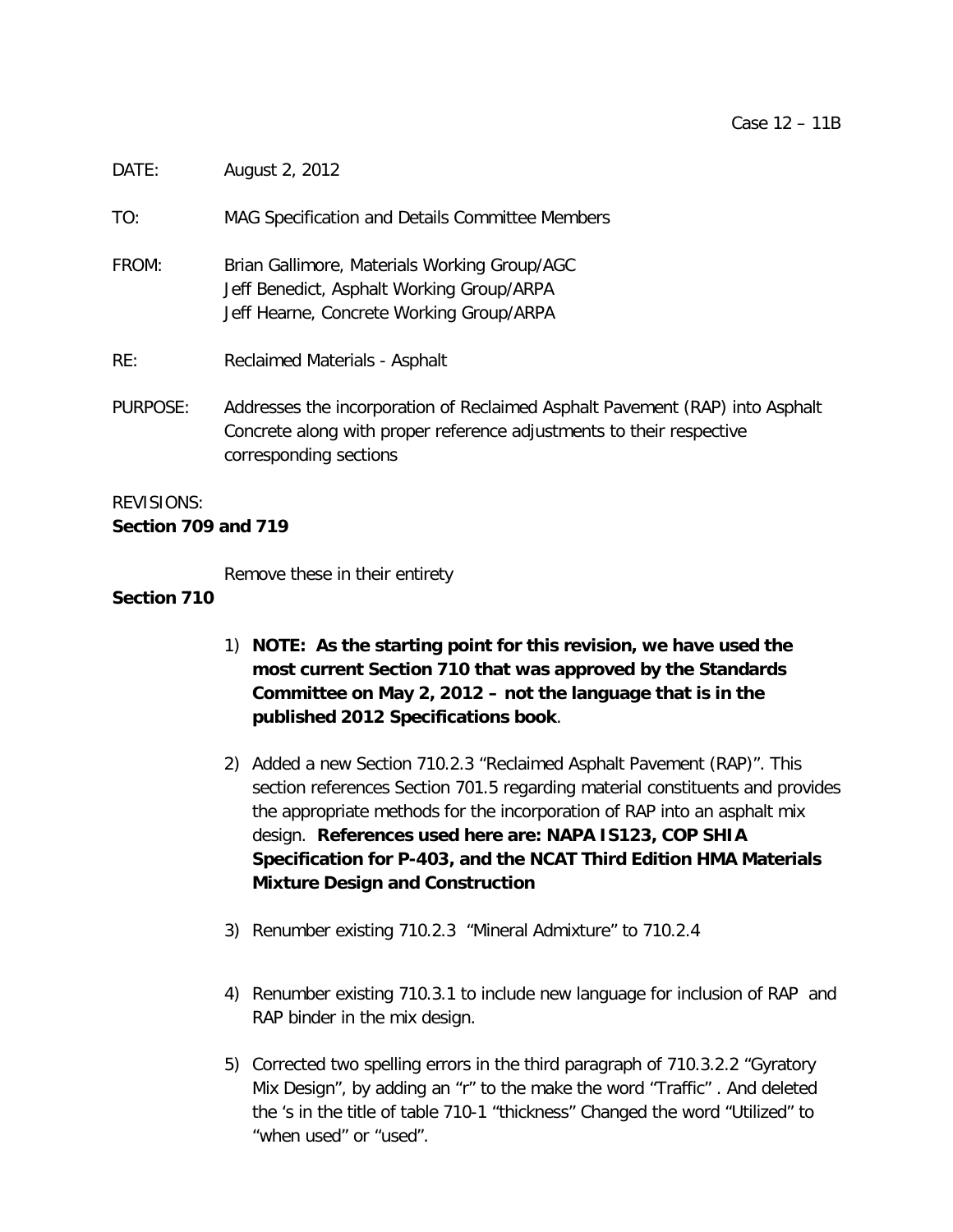#### **ASPHALT CONCRETE**

#### **710.1 GENERAL:**

Asphalt concrete shall be a mixture of asphalt cement and mineral aggregates. Mineral admixture shall be included in the mixture when required by the mix design or by the Engineer. Asphalt concrete shall be produced in accordance with Section 321.

The designation for asphalt concrete mixes shall be based on the nominal maximum aggregate size of the mix. The applicable mix designations are  $3/8$  inch,  $\frac{1}{2}/2$  inch,  $\frac{3}{4}$  inch and Base (1") mix.

Each mix shall be designed using Marshall or Gyratory compaction methods. Either Gyratory or Marshall Mixes may be used for low or high traffic conditions, as determined by the agency. Low traffic conditions are conditions where the asphalt mix will be subject to low volume and low weight vehicle usage. Examples of this condition are residential streets, most parking lots and residential minor collector streets. High traffic conditions are conditions where the asphalt mix will be subject to high volume and/or heavy weight vehicle usage as found on major collector, arterial and commercial streets. Street classifications (i.e. minor collector and major collector) shall be determined by the specifying agency.

The following table (Table [710-1\)](#page-1-0) displays the recommended lift thickness for various asphalt concrete mix designations found within Section 710. Please note that these recommended lift thicknesses are minimums based on each mix designation's "Nominal Aggregate Size" and the relative coarseness of its gradation. The compacted thickness of layers placed shall not exceed 150% of the Minimum Lift Thickness of Table [710-1](#page-1-0) except as otherwise provided in the plans and specifications, or if approved in writing by the Engineer.

<span id="page-1-0"></span>

| <b>TABLE 710-1</b>                                                               |                                          |                                                 |  |  |  |
|----------------------------------------------------------------------------------|------------------------------------------|-------------------------------------------------|--|--|--|
| RECOMMENDED MINIMUM LIFT THICKNESS <sup>2</sup> S for FOR ASPHALT CONCRETE MIXES |                                          |                                                 |  |  |  |
| <b>Asphalt Concrete Mix Designation</b><br>(inches)                              | Minimum Lift Thickness Marshall<br>Mixes | Minimum Lift Thickness Gyratory<br><b>Mixes</b> |  |  |  |
| 3/8"                                                                             | 1.0 inches                               | 1.5 inches                                      |  |  |  |
| $\frac{1}{2}$ 1/2                                                                | 1.5 inches                               | 2.0 inches                                      |  |  |  |
| 3/4"                                                                             | 2.5 inches                               | 3.0 inches                                      |  |  |  |
| Base                                                                             | 3.0 inches                               | n/a                                             |  |  |  |

#### **710.2 MATERIAL:**

**710.2.1 Asphalt Binder:** The asphalt binder specified in this section has been developed for use in desert climate conditions. When usedShould it be utilized in other climates, consideration should be given to adjustments in the asphalt binder selection. The asphalt binder shall be Performance Grade Asphalt conforming to the requirements of Section 711 for PG 70-10, unless otherwise approved by the Engineer or specified differently in the plans or special provisions.

**710.2.2 Aggregate:** Coarse and Fine aggregates shall conform to the applicable requirements of this section. Coarse mineral aggregate shall consist of crushed gravel, crushed rock, or other approved inert material with similar characteristics, or a combination thereof, conforming to the requirements of these specifications.

Coarse aggregate for hot mix asphalt is material retained on or above the No. 4 sieve and Fine aggregate is material passing the No. 4 sieve. Aggregates shall be relatively free of deleterious materials, clay balls, and adhering films or other material that prevent coating with the asphalt binder. Coarse and Fine aggregates shall conform to the following requirements when tested in accordance with the applicable test methods.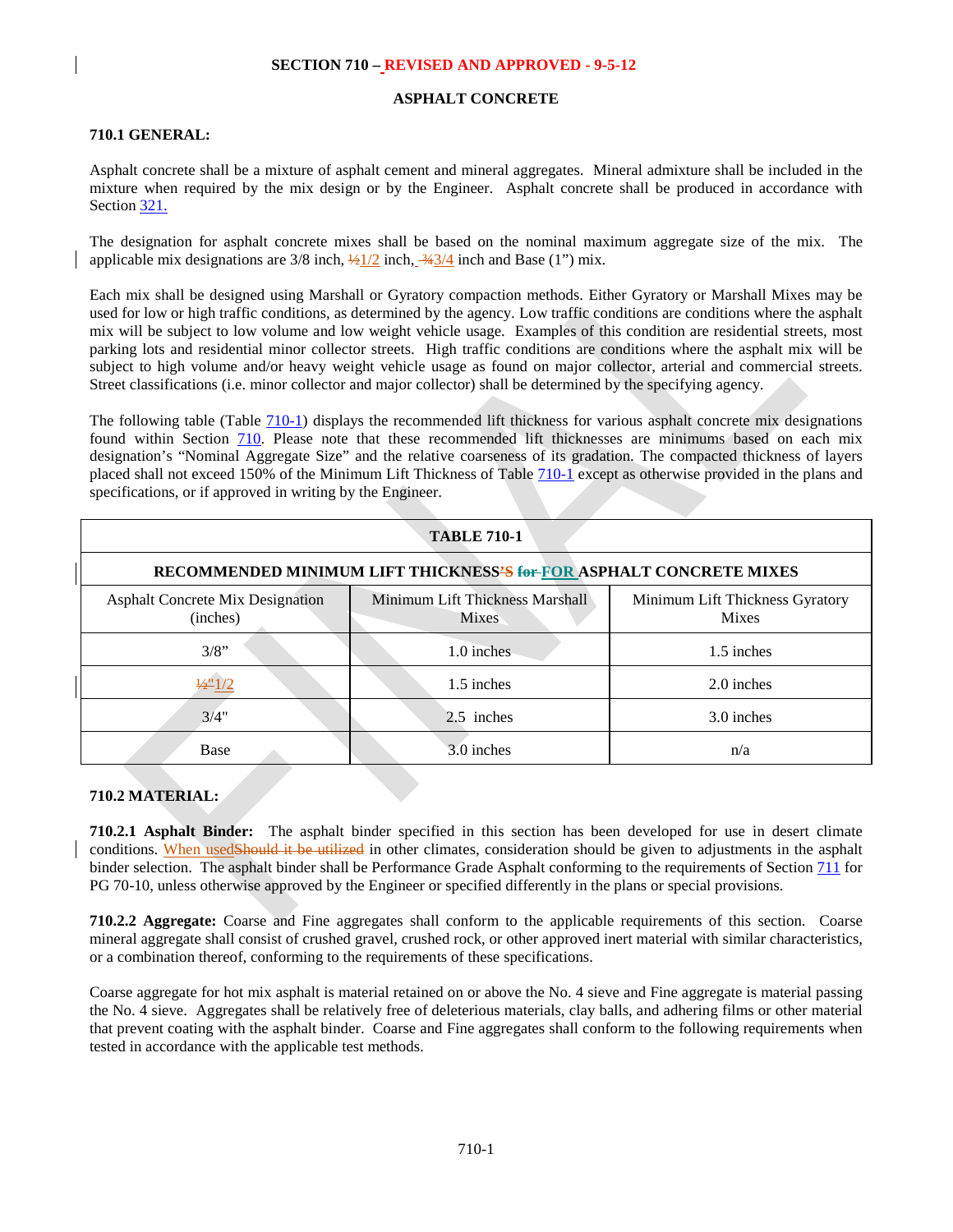| <b>TABLE 710-2</b>                        |                    |                    |                     |  |  |
|-------------------------------------------|--------------------|--------------------|---------------------|--|--|
| <b>COARSE/FINE AGGREGATE REQUIREMENTS</b> |                    |                    |                     |  |  |
| Characteristics                           | <b>Test Method</b> | Low Traffic        | <b>High Traffic</b> |  |  |
| Fractured Faces, %                        | Arizona 212        | $75, 1$ or more    | 85, 1 or more       |  |  |
| (Coarse Aggregate Only)                   |                    |                    | 80, 2 or more       |  |  |
| Uncompacted Voids, % Min.                 | AASHTO T-304,      | 42                 | 45                  |  |  |
|                                           | Method A           |                    |                     |  |  |
| Flat & Elongated Pieces, % 5:1 Ratio      | <b>ASTM D 4791</b> | 10.0 Max.          | 10.0 Max.           |  |  |
| Sand Equivalent, %                        | AASHTO T-176       | 50 Min.            | 50 Min.             |  |  |
| Plasticity Index                          | AASHTO T-90        | Non-plastic        | Non-plastic         |  |  |
| L.A. Abrasion, %Loss                      | AASHTO T-96        | 9 max. @ 100 Rev.  | 9 max. @ 100 Rev.   |  |  |
|                                           |                    | 40 max. @ 500 Rev. | 40 max. @ 500 Rev.  |  |  |
| Combined Bulk Specific Gravity            | AI $MS-2/SP-2$     | $2.35 - 2.85$      | $2.35 - 2.85$       |  |  |
| Combined Water Absorption                 | AI $MS-2/SP-2$     | $0 - 2.5\%$        | $0 - 2.5\%$         |  |  |

Tests on aggregates used in asphalt concrete outlined above, shall be performed on materials furnished for mix design purposes and composited to the mix design gradation.

Blend sand (naturally occurring or crushed fines) shall be clean, hard and sound material which will readily accept asphalt binder coating. The blend sand grading shall be such that, when it is mixed with the other mineral aggregates, the combined product shall meet the requirements of Table 710-2.

The natural sand shall not exceed 20 percent for the Marshall mixes and 15 percent for the Gyratory mixes by weight of the total aggregate for a mix.

**710.2.3 Reclaimed Asphalt Pavement (RAP):** When allowed by the Engineer, Reclaimed Asphalt Pavement (RAP), as defined in Section 701.5, may be used in asphalt concrete provided all requirements of Section 710 are met. References to use of RAP in Section 710 apply only if RAP is utilizedused -as part of the mixture.

When RAP is utilizused in asphalt concrete, it shall be of a consistent gradation, asphalt content, and properties. When RAP is fed into the plant, the maximum RAP particle size shall not exceed  $\frac{21 \frac{1}{2}}{2}$  in. The percentage of asphalt in the RAP shall be established in the mix design. The percentage of RAP binder shall be established in the mix design.

When RAP is utilizused in base and intermediate courses, the amount of RAP aggregate and RAP binder should not exceed 30% contribution; Surface courses should be limited to 20% RAP aggregate and RAP binder contribution.

In addition to the requirements of Section 710.3.1, the job mix formula shall indicate the percent of reclaimed asphalt pavementRAP and the percent and viscosityperformance grade of virgin (added) asphalt eementbinder.

When less than or equal to 15% RAP binder is used by weight of total binder in the mix, the added virgin binder shall meet the requirements for PG 70-10 as shown in Section 711. When greater than 15% RAP is used by weight of the total binder in the mix, the added virgin binder will be dropped one grade for low and high temperature properties to a PG 64-16, unless testing indicates that the blend of the recovered RAP binder and virgin binder meets the requirements for PG 70-10 as shown in Section 711. The virgin asphalt eementbinder shall not be more than one standard asphalt material grades different than the specified mix design binder grade.

**710.2.34 Mineral Admixture:** Mineral admixture when used as an anti-stripping agent in asphalt concrete shall conform to the requirements of AASHTO M-17. Mineral admixture used in asphalt concrete shall be dry hydrated lime, conforming to the requirements of ASTM C1097 or Portland cement conforming to ASTM C150 Type II or ASTM C595 Type IP. The amount of hydrated lime or Portland cement used shall be determined by the mix design. The minimum Mineral admixture content within a mix will be 1.00 percent, by weight of total aggregate.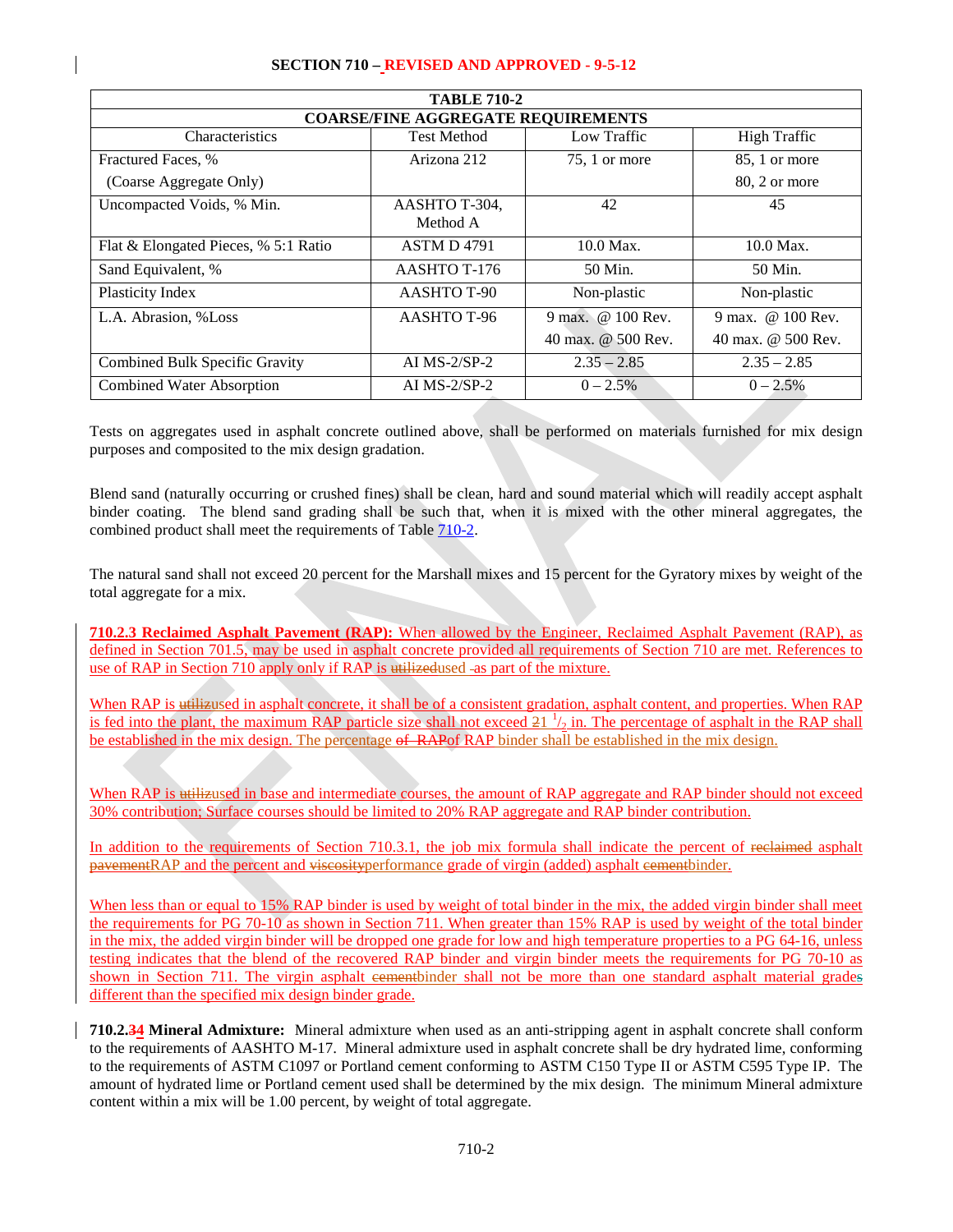## **710.3 MIX DESIGN REQUIREMENTS:**

**710.3.1 General:** The mix design for asphalt concrete shall be prepared by a laboratory that is accredited through the AASHTO Accreditation Program (AAP) in Hot Mix Asphalt Aggregates and Hot Mix Asphalt. The laboratory shall be under the direct supervision of a Civil Engineer, registered by the State of Arizona, and who is listed by ADOT as a "Qualified Asphaltic Concrete Mix Design Engineer" within ADOT's latest list of approved laboratories. The latest list of approved laboratories is available on ADOT's web pag[e www.azdot.gov.](http://www.azdot.gov/) The date of the design shall not be older than one year from the date of submittal, unless supportive documentation is provided and approved by the Engineer.

The mix design report shall include the following elements as a minimum.

(1) The name and address of the testing organization and the person responsible for the mix design report.

(2) The mix plant identification and/or location, as well as the supplier or producer name.

(3) A description of all products that are incorporated in the asphalt concrete along with the sources of all products, including admixtures and asphalt binder, and their method of introduction.

(4) The supplier and grade of asphalt binder, the source and type of mineral aggregate, and the percentage of asphalt binder and mineral admixture used.

(5) The percentage of RAP and RAP binder being contributed to the total mix shall be included in the mix design report.

(56)The mix design report, whether Gyratory or Marshall, shall state the traffic condition (low or high traffic) and size designation.

(67)The results of all testing, determinations, etc., such as: specific gravity and gradation of each component, water absorption, sand equivalent, loss on abrasion, fractured coarse aggregate particles, Tensile Strength Ratio (AASHTO T-283), Marshall stability and flow, asphalt absorption, percent air voids, voids in mineral aggregate, and bulk density. Historical abrasion values may be supplied on existing sources. The submittal should include a plot of the gradation on the Federal Highway Administration's 0.45 Power Gradation Chart, plots of the compaction curves and the results of moisture sensitivity testing.

 $(78)$ The laboratory mixing and compaction temperature ranges for the supplier and grade of asphalt binder used within the mix design.

(89)A specific recommendation for design asphalt binder content and any limiting conditions that may be associated with the use of the design, such as minimum percentages of crushed or washed fine aggregate.

 $(910)$  The supplier's product code, the laboratory Engineer's seal (signed and dated), and the date the design was performed.

The mix design shall be submitted to the Agency or Engineer by the Contractor/Supplier for which it was developed as part of his project submittals. Once the mix design has been approved by the agency or Engineer, the Contractor and/or his supplier shall not change plants nor utilizeuse additional mixing plants without prior approval of the Engineer. Any changes in the plant operation, the producer's pit, the asphalt binder, including modifiers in the asphalt binder, or any other item that will cause an adjustment in the mix, shall be justification for a new mix design to be submitted.

**710.3.2 Mix Design Criteria:** The mix design shall be performed by one of two methods, Marshall Mix Design or Gyratory Mix Design. The method shall be specified on the plans, special provisions, or by the Engineer. A minimum of 4 points will be used to establish the mix design results. The oven aging period for both Marshall and Gyratory mix design samples shall be 2 hours.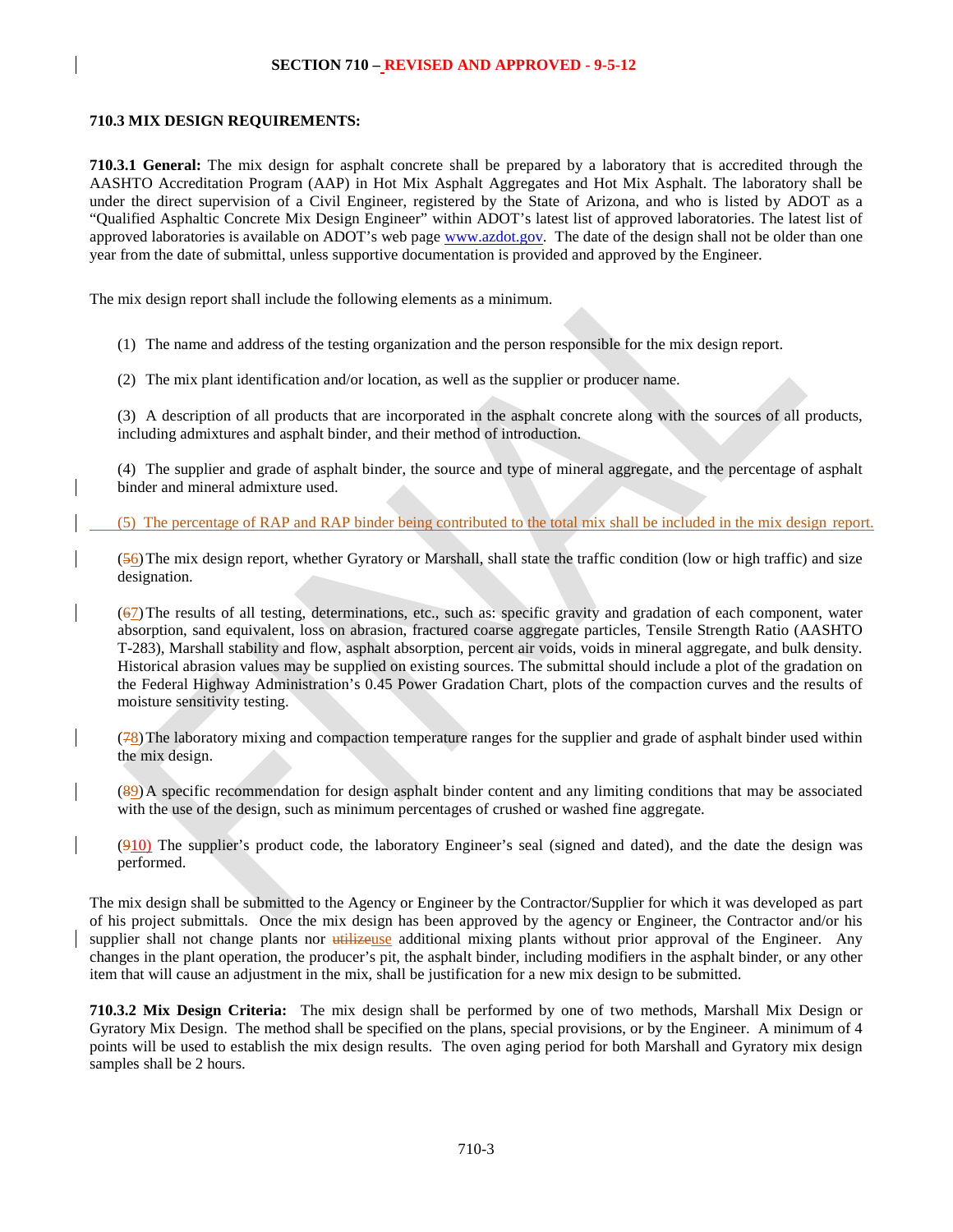**710.3.2.1 Marshall Mix Design:** The Marshall Mix Design shall be performed in accordance with the requirements of the latest edition of the Asphalt Institute's Manual, MS-2 "Mix Design Methods for Asphalt Concrete." The mix shall utilizeuse the compactive effort of 75 blows per side of specimen. The mix shall comply with the criteria in Table 710-3.

| <b>TABLE 710-3</b>                   |                                   |                                   |                                      |                    |                 |  |
|--------------------------------------|-----------------------------------|-----------------------------------|--------------------------------------|--------------------|-----------------|--|
|                                      | MARSHALL MIX DESIGN CRITERIA      |                                   |                                      |                    |                 |  |
|                                      | <b>Requirements</b>               |                                   |                                      |                    |                 |  |
| <b>Criteria</b>                      | $3/8"$ Mix                        | $\frac{1}{2}$ 1/2"<br><b>Mix</b>  | $3/4$ " Mix                          | <b>Base</b><br>Mix | <b>Method</b>   |  |
| Voids in Mineral Aggregate: %, min   | 15.0                              | 13.0<br>14.0                      |                                      | 12.0               | AI MS-2         |  |
| Effective Voids: %, Range            | $4.0 \pm 0.2$                     | $4.0 \pm$<br>$4.0 \pm 0.2$<br>0.2 |                                      | $4.0 \pm 0.2$      | AI MS-2         |  |
| Absorbed Asphalt: %, Range *         | $0 - 1.0$                         | $0 - 1.0$                         | $0 - 1.0$                            | $0 - 1.0$          | AI $MS-2$       |  |
| Dust to Eff. Asphalt Ratio, Range ** | $0.6 - 1.4$                       |                                   | $0.6 - 1.4$                          | $0.6 - 1.4$        | AI MS-2         |  |
| Tensile Strength Ratio: %, Min.      | 65                                | 65                                | 65                                   | 65                 | ASTM D4867      |  |
| Dry Tensile Strength: psi, Min.      | 100                               | 100                               | 100                                  | 100                | ASTM D4867      |  |
| Stability: pounds, Minimum           | 2,000                             | 2,500                             | 2,500                                | 3000               | AASHTO T-245    |  |
| Flow: 0.01-inch, Range               | $8 - 16$                          | $8 - 16$                          | $8 - 16$                             | $8 - 16$           | AASHTO T-245    |  |
| Mineral Aggregate Grading Limits     |                                   | <b>AASHTO T-27</b>                |                                      |                    |                 |  |
|                                      |                                   |                                   |                                      |                    |                 |  |
|                                      | <b>Percent Passing with Admix</b> |                                   |                                      |                    |                 |  |
| <b>Sieve Size</b>                    | 3/8 inch Mix                      |                                   | $\frac{1}{2}$ 1/2 inch<br><b>Mix</b> | 3/4 inch Mix       | <b>Base Mix</b> |  |
| $1-1/4$ inch                         |                                   |                                   |                                      |                    | 100             |  |
| 1 inch                               |                                   |                                   |                                      | 100                | 90-100          |  |
| $3/4$ inch                           |                                   |                                   | 100                                  | $90 - 100$         | 85-95           |  |
| $\frac{1}{2}$ /2 inch<br>100         |                                   |                                   | $85 - 100$                           |                    | $\overline{a}$  |  |
| $3/8$ inch                           | 90-100                            |                                   | $62 - 85$                            | $62 - 77$          | 57-72           |  |
| No. 8                                | $45 - 60$                         |                                   | $40 - 50$                            | $35 - 47$          | 33-43           |  |
| No. 40                               | $10-22$                           |                                   | $10 - 20$                            | $10 - 20$          | $9-18$          |  |
| No. 200                              | $2.0 - 10.0$                      |                                   | $2.0 - 10.0$                         | $2.0 - 8.0$        | $1.0 - 7.0$     |  |

\* Unless otherwise approved by the Engineer.

\*\* The ratio of the mix design composite gradation target for the No. 200 sieve, including admixture, to the effective asphalt content shall be within the indicated range.

**710.3.2.2 Gyratory Mix Design:** Gyratory Mix Designs shall be performed in accordance with the requirements of latest edition of the Asphalt Institute's SP-2 manual. Mix design laboratory compacted specimens shall be prepared using a gyratory compactor in accordance with AASHTO T-312.